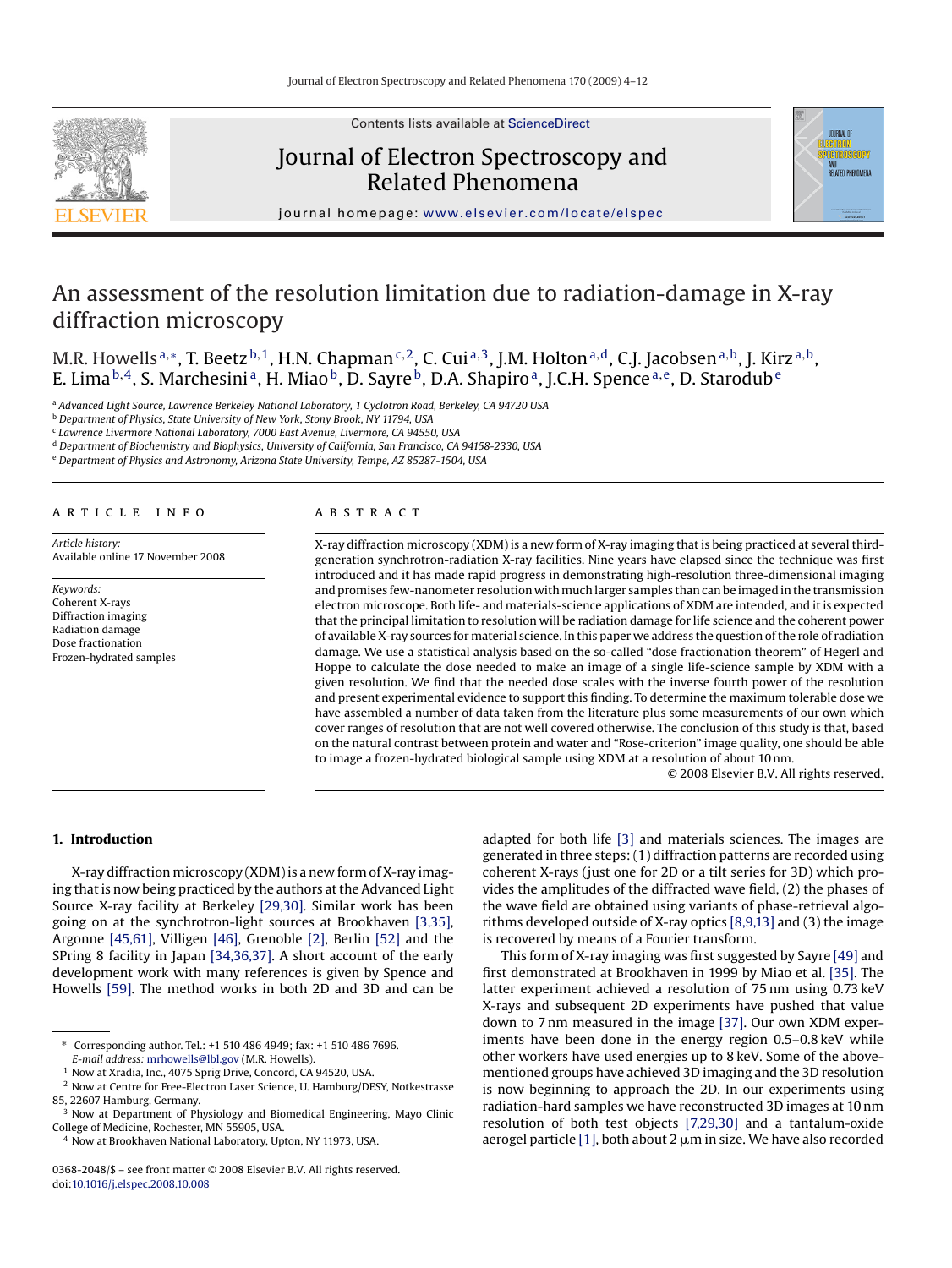diffraction patterns at 750 eV of freeze dried yeast and have reconstructed 30-nanometer-resolution XDM images in 2D and stereo pair [\[54\]](#page-7-14) but not 3D from them. The expansion of interest in the technique and the progress in developing its performance has been rapid and we are lead to investigate the fundamental limits to the resolution of this form of microscopy. It appears that the limit for life-science samples will be set by radiation damage, while for more-radiation-hard materials-science samples it will be set by the coherent power of available X-ray sources.

In this paper we address the question of the role of radiation damage in setting a resolution limit to life-science imaging by XDM. This is important because XDM is expensive (it needs at least an undulator on a third-generation synchrotron source) and if it is to have a niche in which it delivers unique and useful results, then it must produce performance beyond the limits of other microscopes. In this work, we are mainly interested in frozen-hydrated samples and we will refer to the practice of fast freezing the sample and holding it at low temperature for imaging, as "cryo-protection". Such protection is used, for example, by the Munich group in their "electron-cryotomography" system [\[33\]](#page-7-15) which has demonstrated a 3D resolution of 5-6 nm for biological samples of thickness  $0.3-0.6 \mu m$ . Further analysis by the same group [\[42\]](#page-7-16) has indicated that, although the resolution may eventually be improved by a factor of 2–3, the thickness has reached a fundamental limit caused by multiple electron scattering. For XDM such a thickness limit would not apply and we would expect to be able to make 3D images of whole cells in the size range from  $0.5 \mu m$  to say  $10-20 \mu m$ . Thus the main question we are addressing is: at what resolution can such images be made? A more fundamental reason why the issue of resolution is important in these investigations is that the resolution achieved by the Munich group is beginning to enable protein molecules of known structure in the sample to be recognized. The potential for determining the way in which these proteins "dock" together and thus for throwing light on their function in molecular machines is an exciting general goal of these types of ultramicroscopy.

The question of calculating how much dose is *required* for imaging in a given microscope at a given resolution and statistical accuracy is essentially a statistical calculation. Such calculations have been presented before for X-ray microscopy in general [\[25,48,51\]](#page-7-17) and also for XDM [\[29,50,56\]. O](#page-7-0)n the other hand the question of how much dose can the sample *tolerate* before unacceptable degradation occurs to images at a given resolution is not a matter of statistics but rather of radiation chemistry and biology. We thus arrive at two important quantities that we need to know about in order to estimate the dose-limited resolution, the *required dose for imaging* and the *maximum tolerable dose*. Obviously experiments can only be successful if the dose employed is greater than the required dose for imaging and less than the maximum tolerable dose.

In what follows we will use various techniques to estimate the required dose for imaging and the maximum tolerable dose. For the required dose we will use an estimation method based on the socalled dose fractionation theorem [\[20,32\]](#page-7-18) which we explain below. To use the theorem for a 3D diffraction experiment one needs to know the scattering strength of a single voxel. This cannot normally be measured but we will describe simple methods by which it can be calculated and will compare the dose-resolution scaling law that results with our own XDM measurements. The maximum tolerable dose cannot be estimated by a simple calculation so it needs to be inferred from experimental results. We discuss below various experiments by ourselves and others that may be able to provide information. Since no 3D images of frozen-hydrated biological samples have yet been made by XDM, we try to make the best use of results from other types of experiment, 2D XDM, Xray and electron crystallography and conventional electron and X-ray microscopy. Using these methods we will make estimates of the future capability of XDM based on the presently available evidence.

# **2. The dose fractionation theorem**

The theorem that we will use to simplify our calculation of the required dose for imaging was first proved by Hegerl and Hoppe [\[20\].](#page-7-18) According to these authors "A three-dimensional reconstruction requires the same integral dose as a conventional two-dimensional micrograph provided that the level of (statistical) significance and the resolution are identical". The discussion provided by the originators of the theorem was largely in terms of a single voxel but, as pointed out by McEwen et al. [\[32\],](#page-7-19) the conclusion can be immediately generalized to a full 3D object by recognizing that conventional tomographic reconstructions are *linear* superpositions of the contributions of the individual voxels. A similar argument can be used to show that the theorem is applicable to XDM. McEwen et al. also showed by computer simulations that the validity of the theorem could be extended to include experimentally realistic conditions of high absorption, signal-dependent noise, varying contrast and missing angular range. The practical meaning of the theorem is that the minimum dose that it specifies for a particular 3D imaging task can be shared (fractionated) among the views. This means that individual views will have very poor statistics, but still, according to McEwen et al., sufficient for alignment of the views by correlation methods.

We consider a single voxel of size  $d \times d \times d$  and of the type that we would reconstruct in a fully 3D experiment, which means one with the same width in all three dimensions. In order to apply the theorem to predict the "required dose for imaging", we need to know the dose required in an XDM experiment on the *single voxel alone* for an interesting range of values of *d*. It would be extremely hard to do such a series of experiments in practice. However, since the one-voxel experiments are simple in principle, it is easy to obtain their results by theoretical analysis which is what we do below. We will study a voxel which corresponds to correct sampling for resolving a smallest spatial period of 2*d* in each coordinate direction (roughly similar to a Rayleigh resolution of *d* in standard microscopy). If the diffraction data are phased perfectly, this dose will also give the X-ray count in the corresponding voxel in the real-space computer reconstruction of the sample density.

To obtain the dose required for the one-voxel experiment we begin by calculating the X-ray coherent scattering cross-section  $(\sigma_s)$  of the voxel for scattering into a detector with the right solidangle collection to get the resolution *d.* This gives the dose required to get a given number of X-rays scattered by the voxel into the detector. The optical properties of the feature including the real and imaginary parts of its refractive index  $\tilde{n} = 1 - \delta - i\beta$ , the intensity absorption coefficient  $\mu$ , and the complex electron density  $\tilde{\rho}$ (given by  $2\pi r_e \tilde{\rho} = (2\pi/\lambda)^2 (\delta + i\beta)$  where  $r_e$  is the classical electron radius), that we will need, can be obtained from the tabulated optical constants. This is described, for example, in the review article by Kirz et al. [\[26\]](#page-7-13) Eqs. (17), (18), (23) and (19), respectively. Furthermore, since we are particularly interested in the "excess" electron density of protein relative to a background of water, we define a relative density  $\tilde{\rho}_r$  given by  $2\pi r_e \tilde{\rho}_r = (2\pi/\lambda)^2 \{(\delta - \delta_0) + i(\beta - \beta_0)\}$ where subscript zero refers to the background material. By this means we effectively encode the contrast between a feature and the background into the quantity  $\tilde{\rho}_r$ .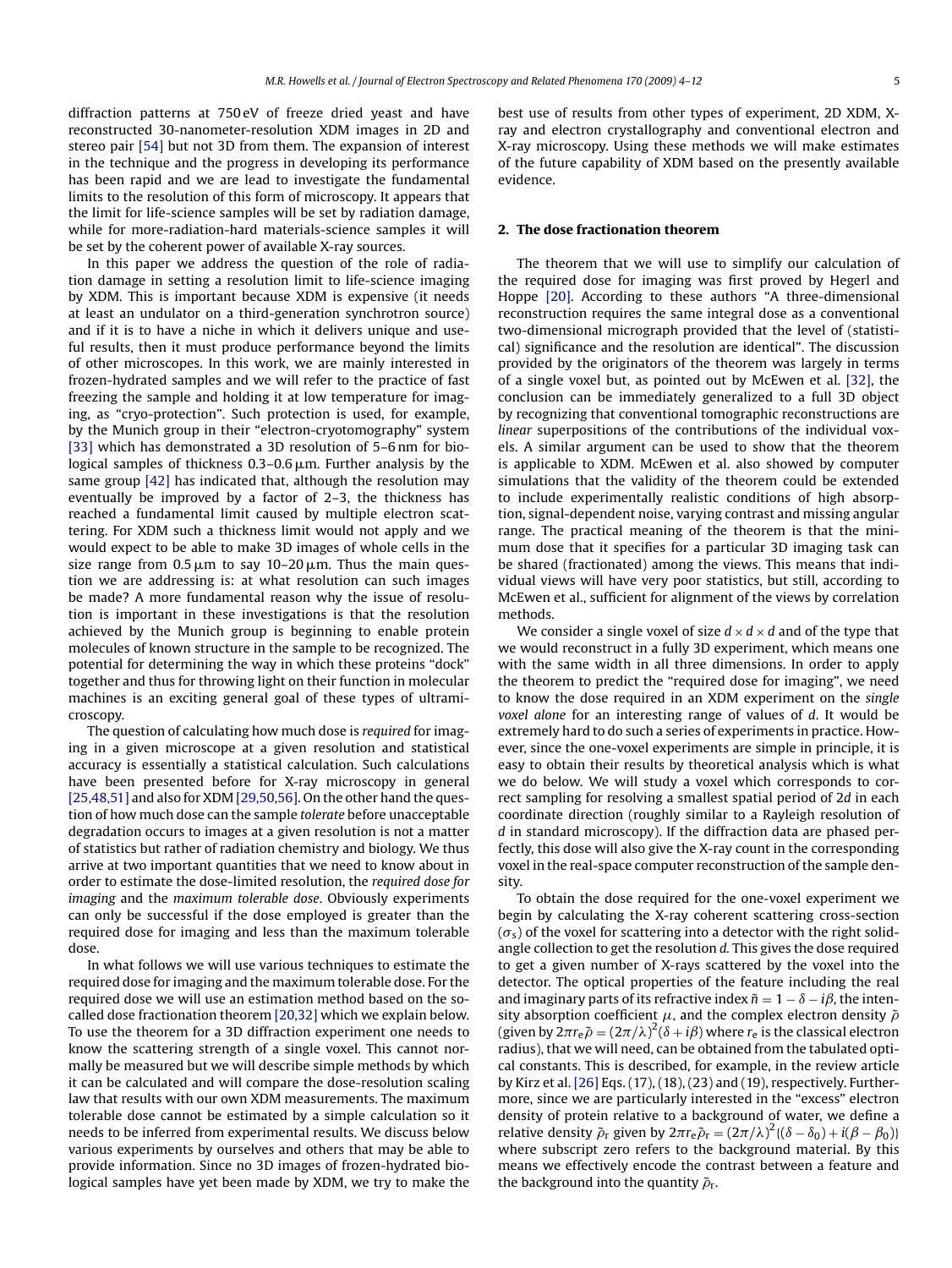## <span id="page-2-1"></span>**3. Calculation of the coherent scattering cross-section of the voxel**

Suppose the voxel is of amplitude transparency *T* surrounded by empty space of transparency unity. The Babinet inverse of this scattering object is an aperture of transparency 1 − *T* in an opaque screen. Babinet's Principle asserts that, outside the (small) area of the incident beam, the diffraction pattern of these two objects is the same. The diffracted intensity at distance *z* is most easily calculated for the second object [\[18\]](#page-7-20) as follows:

$$
I(x, y) = \frac{I_{\text{in}} \left| 1 - T \right|^2 d^4}{\lambda^2 z^2} \operatorname{sinc}^2 \left( \frac{xd}{\lambda z} \right) \operatorname{sinc}^2 \left( \frac{yd}{\lambda z} \right)
$$

The numerical aperture required to resolve a spatial period 2*d* is  $\lambda/(2d)$  so the full width of the detector in both x and y should be  $w = \lambda z/d$ . Thus:

$$
\frac{\sigma_{\rm s}}{d^2} = \frac{\text{scattered energy}}{\text{incident energy}} \approx \frac{I(0,0)w^2}{I_{\rm in}d^2}
$$

$$
= \frac{I_{\rm in} |1 - T|^2 d^4}{\lambda^2 z^2} \left(\frac{\lambda z}{d}\right)^2 \frac{1}{I_{\rm in}d^2} = |1 - T|^2
$$

showing that  $\sigma_s = |1 - T|^2 d^2$  which is in agreement with Eq. (23) of [\[38\]](#page-7-21) for example, as well as being intuitively reasonable. To get the complex absorbency, 1 − *T* in terms of the material properties of the voxel we use Kirz 1995 [\[26\]](#page-7-13) Eq. (20) for the wave amplitude  $\psi$ :

$$
\psi = \psi_0 e^{-2\pi i \tilde{n} d/\lambda} = \psi_0 e^{-2\pi i (1-\beta - i\delta) d/\lambda} = \psi_0 e^{-2\pi i d/\lambda} e^{-2\pi \beta d/\lambda} e^{2\pi i \delta d/\lambda}
$$
  
whence  $T = e^{-2\pi \beta d/\lambda} e^{2\pi i \delta d/\lambda} \approx 1 - 2\pi d(\beta + i\delta)/\lambda$ 

where we have introduced the weak-phase–weak-amplitude approximation (which will usually be valid for a resolution element which is intrinsically small). Recasting this in terms of the complex electron density  $\tilde{\rho}_{r}$ , (Kirz, 1995 [\[26\]](#page-7-13) Eq. (19)), we have:

<span id="page-2-0"></span>
$$
\left|1 - T\right|^2 = (2\pi d)^2 \left|\beta + i\delta\right|^2 / \lambda^2 = d^2 r_e^2 \lambda^2 \left|\tilde{\rho}_r\right|^2
$$
  
and finally:

$$
\sigma_{\rm s} = |1 - T|^2 d^2 = r_{\rm e}^2 \lambda^2 |\tilde{\rho}_{\rm r}|^2 d^4 \tag{1}
$$

Thus  $\sigma_s$  scales as the voxel size to the fourth power. As we will see this leads to an inverse fourth-power scaling of the dose with *d*. The scaling with wavelength is dominated by the lambda-squared term, especially at wavelengths  $\ll$  2 nm where the atomic scattering factors of the light elements approach a constant value.

<span id="page-2-2"></span>Eq. [\(1\)](#page-2-0) is important to our argument and we have checked it in various ways. Firstly, we took the differential scattering crosssection of a single electron, integrated it over the detector solid angle required to get resolution *d* and summed it coherently over the effective number of electrons in our voxel. Secondly we used literature calculations of the cross-section of spherical particles of the same size as our voxel [\[23,28\]. T](#page-7-22)he three expressions so obtained agreed with Eq.[\(1\)](#page-2-0) up to a constant factor of order one.We may also argue that the contrast (*C*) between the voxel and vacuum scales as the thickness, i.e. as *d*. The Rose criterion (see later) says that the number of incident X-rays per unit area, *N*<sub>0</sub>, which is proportional to the dose, must satisfy  $N_0 d^2 > 25C^2$ . Therefore, since *C* scales as *d*,  $N_0$  scales as  $1/d<sup>4</sup>$ .

# **4. Relation between flux density and dose**

Before proceeding to calculate the dose for our case we first make some definitions and show how the dose is related to the number of incident particles per unit area. This relationship will be needed in order to compare published data with different incident



**Fig. 1.** The surface dose in Gray for an incident X-ray fluence of 1 photon/ $\mu$ m<sup>2</sup> for a range of X-ray energies. The material is taken to be protein of empirical formula  $H_{50}C_{30}N_9O_{10}S_1$  and density 1.35 g/cm<sup>3</sup>.

particles. For X-rays of energy hv, we know that for any object (with density ε), the number of transmitted X-rays per unit area *N* at depth  $t$  due to an incident number per unit area  $N_0$  is given by  $N = N_0 \exp(-\mu t)$  whence the *energy* deposition per unit volume at the surface,  $\left[\frac{\partial (Nh\nu)}{\partial t}\right]_{t=0}$ , is  $\mu N_0 h\nu$ . Therefore the surface dose *D* (energy deposited per unit mass) is:

$$
D = \frac{\mu N_0 h \nu}{\varepsilon} \tag{2}
$$

*D* will be in Gray (J/kg) if the other quantities are in MKS units. The last equation relates the incident particle flux density to the dose for given material parameters irrespective of *d*. It is based on the conservative assumption that 100% of the energy deposited contributes to the dose, i.e. no photoelectrons escape. Some numerical values for protein are given in [Fig. 1.](#page-2-1)

In the case of illumination by an electron beam, the energy deposited per unit length of trajectory (and thence per unit volume) is given by the Bethe formula (see for example equation 10.2 of [\[44\]\).](#page-7-23) We have used this to convert the dose given in electrons per unit area in some literature reports to the corresponding dose in Gray.

# **5. Estimation of the dose and calculation of the required imaging dose**

We want to estimate the dose *D* (Gy) and the number of incident X-rays per unit area *N*<sup>0</sup> required to get a given number *P* of X-rays scattered into the detector from the given voxel. (The choice of *P* will be determined by the statistical accuracy required from the measurement.) The total number of photons incident on the voxel (the fluence) is  $N_0d^2$  of which a fraction  $\sigma_s/d^2$  will be scattered into the detector. Therefore the requirement is for  $N_0 = P/\sigma_s$  which, from Eqs. [\(1\) and \(2\), l](#page-2-0)eads to:

$$
D = \frac{\mu P h \nu}{\varepsilon \sigma_s} = \frac{\mu P h \nu}{\varepsilon} \frac{1}{r_e^2 \lambda^2 |\tilde{\rho}_r|^2 d^4}.
$$
 (3)

and

$$
N_0 = \frac{P}{r_e^2 \lambda^2 |\tilde{\rho}_r|^2 d^4} \tag{4}
$$

As examples we show the fluence and dose curves ([Fig. 2\(a](#page-3-0)) and (b)) for a protein sample of empirical formula  $H_{50}C_{30}N_9O_{10}S_1$  and density  $1.35 \text{ g/cm}^3$  as a function of X-ray energy. The curves are for a voxel size (resolution) of 10 nm and statistical accuracy based on the Rose criterion [\[47\].](#page-7-12) The latter is an experimentally based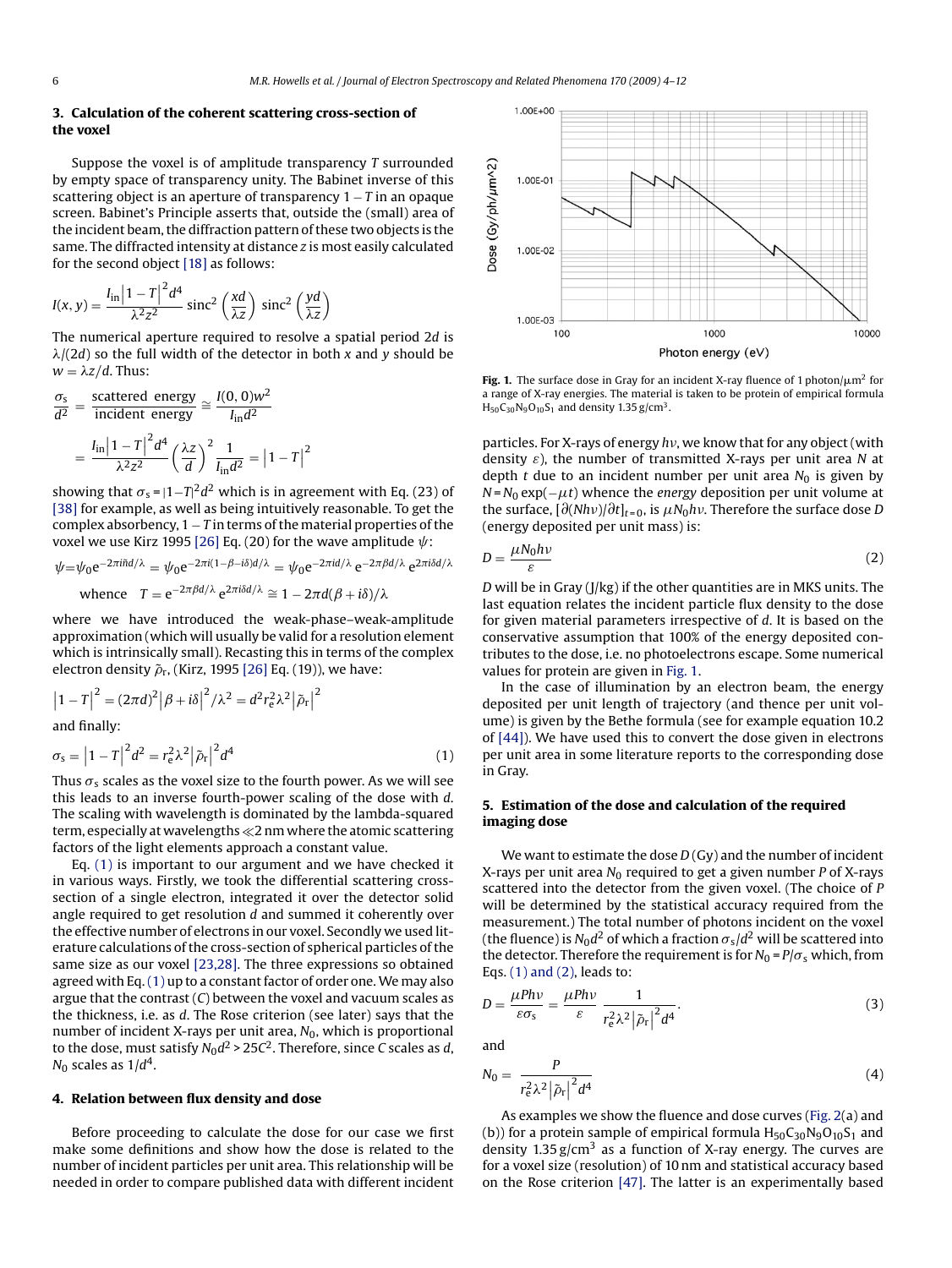<span id="page-3-0"></span>

<span id="page-3-1"></span>**Fig. 2.** (a) The X-ray fluence required to visualize a 10 nm cubic voxel of protein of empirical formula  $H_{50}C_{30}N_9O_{10}S_1$  and density 1.35 g/cm<sup>3</sup> against a background of water (darker, upper curve) and vacuum (lighter, lower curve) with a statistical accuracy defined by the Rose criterion and (b) the dose required to visualize a 10-nm cubic voxel of protein of empirical formula  $H_{50}C_{30}N_9O_{10}S_1$  and density 1.35 g/cm<sup>3</sup> against a background of water (darker, upper curve) and vacuum (lighter, lower curve) with a statistical accuracy defined by the Rose criterion.

criterion for reliable detectability of a feature against background noise. The requirement is generally that the feature signal should be five times greater than the rms noise of the background. When the noise is the shot noise of the feature signal itself then it is conventional to set the particle count equal to 25. The curve for the required fluence ([Fig. 2\(a](#page-3-0))) is dominated by the  $\lambda^{-2}$  scaling of the cross-section. This argues for using the longest possible wavelength for these experiments. On the other hand the wavelength should be shorter than, say, a quarter to a half of the resolution so that the diffraction angle is not too large, and short enough that the sample is a weak absorber (<20%, say), so that data analysis can proceed on the basis of the Born approximation. Unlike the required fluence, the required dose does not show strong energy dependence above about 1 keV. This is because the roughly  $\lambda^{5/2}$  scaling of the absorption coefficient tends to cancel the wavelength dependence of  $h\nu/\sigma_s$  in Eq. [\(3\). E](#page-2-2)q. [\(3\)](#page-2-2) also allows the calculation of the "required dose for imaging" as a function of resolution *d*. We have evaluated that for protein against a background of water for 1 keV and 10 keV as shown by the continuous straight lines in [Fig. 3. O](#page-3-1)ne can see that the change in dose from 1 to 10 keV is not very significant.

Also from Eq. [\(3\)](#page-2-2) the resolution scaling of the dose is seen to be  $1/d<sup>4</sup>$  and is determined entirely by the cross-section. Now applying the dose fractionation theorem we may say that the *same dose* will be required to measure the same  $d \times d \times d$  voxel to the same statistical accuracy in a 3D tomography experiment. Hence, the inverse-fourth-power scaling with *d*, will also apply to a 3D sample.

These calculations have been revisited recently by some of the present authors [\[60\]](#page-8-1) in the context of serial crystallography. Essentially the same calculation was presented but without use of the dose fractionation theorem. The functional dependence of all of the above results, including the 1/d<sup>4</sup> scaling, were confirmed although with different numerical prefactors. It is important to note that both of these calculations have used similar idealized forms of the sample : in our case that the chosen voxel is *typical* and in Starodub's that the sample density is *constant* within a given boundary. In neither case were the detailed structures that one would find in a real sample taken into account. Thus we can only expect that the measured values of the dose-resolution scaling, that we will report in the next section, will follow an approximate  $1/d<sup>4</sup>$  scaling. Starodub et al. also point out that the number of X-rays needed for 3D phase retrieval may be considerably more than that needed for the standard geometrical–optical tomography.

We note that the inverse fourth-power scaling obtained above, which is based on coherent superposition, appears to be in disagreement with the third-power scaling derived by Shen et al. [\[56\]](#page-8-2) on the basis of incoherent superposition. However, in our view, the disagreement is only apparent and both calculations can be shown to be correct but belonging to different regimes. It is fairly well-known that all hard X-ray scattering becomes effectively incoherent at angles  $(\theta)$  that are sufficiently wide that the scattering features are at an atomic length scale:  $\theta \sim \lambda/a$  where *a* is the size of an atom. The recorded intensity is then the result of a "random-walk" type of phasor summation in which the phase differences are large and the coherent cross-terms tend to average to zero. On the other hand where the scattering features are larger and the angles smaller ( $\theta$ ∼λ/*d*), where *d* is a few nanometer or more, then we can use a macroscopic treatment based on refractive index, the phase differences will be smaller and a coherent phasor superposition will be appropriate. Fig. 3 in the review by Bergh et al. [\[4\]](#page-7-5) shows a helpful example in which feature sizes above 10 nm are shown to be in the coherent regime, those below 1 nm in the incoherent regime and those between



**Fig. 3.** Graph summarizing information on the *required dose for imaging* and the *maximum tolerable dose*. The required dose for imaging is calculated for protein of empirical formula  $H_{50}C_{30}N_9O_{10}S_1$  and density 1.35 g/cm<sup>3</sup> against a background of water for X-ray energies of 1 keV (lower continuous line) and 10 keV (upper continuous line). The dashed continuations of these lines refer to the transition region from coherent (*d*−<sup>4</sup> scaling) to incoherent (*d*−<sup>3</sup> scaling) behavior, both of which are shown down to 1 nm resolution. Some of our measurements of the required dose for imaging are plotted as crosses (see text and [Fig. 4\).](#page-4-0) The maximum tolerable dose is obtained from a variety of experiments by ourselves (see text) and from the literature as described in [Table 1. T](#page-6-0)he types of data from the literature are identified by the symbols as follows: filled circles: X-ray crystallography; filled triangles: electron crystallography; open circles: single-particle reconstruction; open triangles: electron tomography; diamonds: soft X-ray microscopy (including XDM); filled squares: ribosome experiment (see text and [Fig. 5\).](#page-5-0)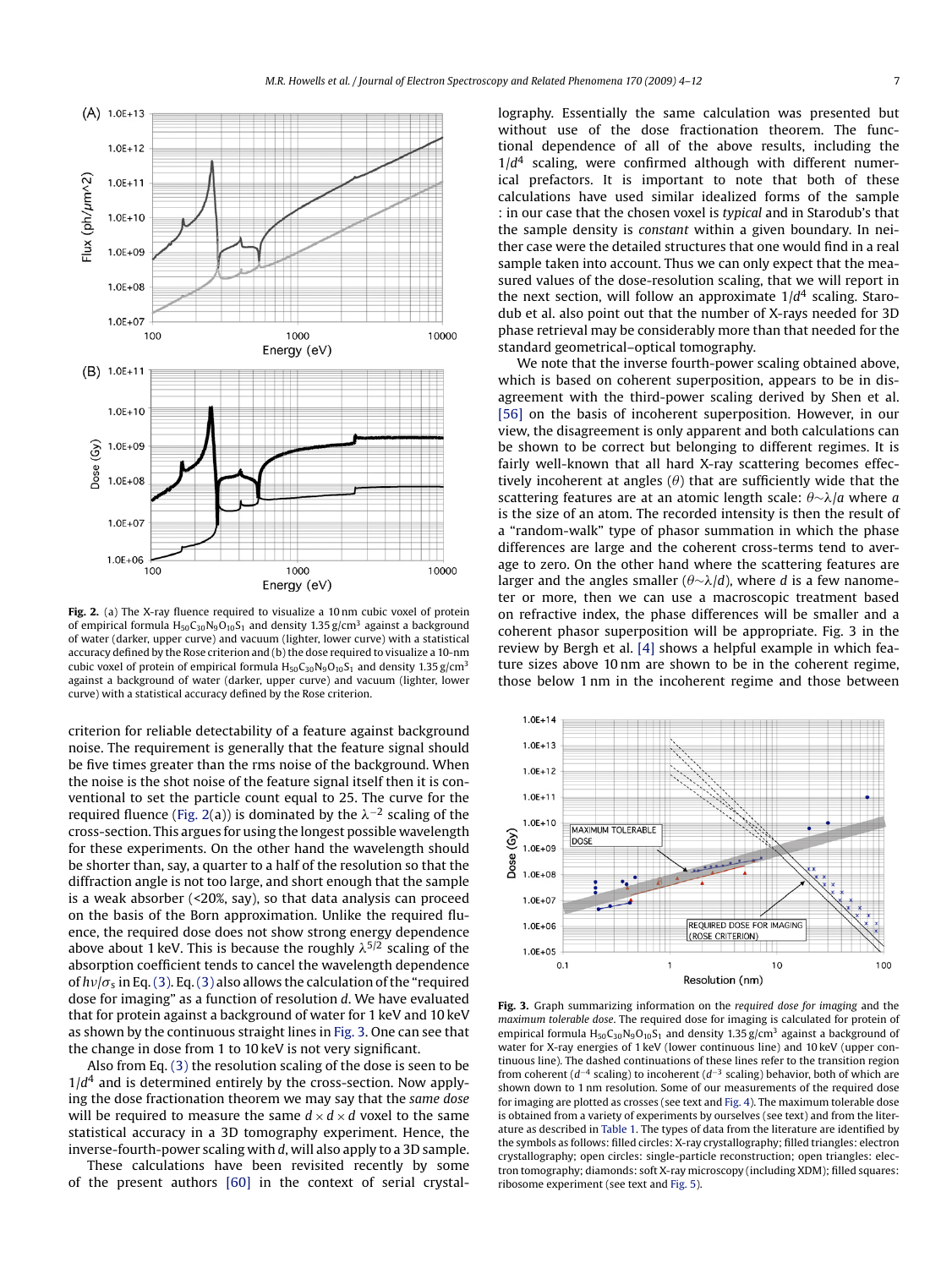<span id="page-4-0"></span>1 and 10 nm in a transition regime. We justify our use of the coherent treatment in this work on the basis that it corresponds more closely with the feature size that we think is likely to be resolved in XDM experiments, especially those on life-science samples.

Another important consideration is that the fluence, predicted by [Fig. 2\(a](#page-3-0)) to be required for a 10-nm XDM experiment on protein against a background of water, needs to be delivered to the sample as a coherent X-ray beam. Part of the attraction of XDM is that such coherent X-ray beams are already available from undulators on present-generation synchrotron-radiation sources such as the Advanced Light Source at Berkeley, USA. For example our present tomographic experiments are done with exposure times of several tens of seconds per view using a general-purpose beam line. The use of a purpose-designed beam line plus the soon-to-becompleted ALS upgrade would improve that by a factor of about a thousand.

#### **6. Measurements of the required imaging dose**

In order to test the calculations of the required imaging dose we have carried out the following series of measurements on freezedried yeast cells. The cells are about  $2 \mu m$  in size and, as always in XDM, only a single sample surrounded by blank space is exposed. Standard XDM diffraction patterns were recorded using a series of exposure times that increased on a logarithmic grid. The general technique for doing this is described for example by Beetz et al. and Shapiro et al. [\[3,54\]](#page-7-1) and a typical pattern is shown in [Fig. 4\(a](#page-4-0)). The patterns were analyzed by first taking an azimuthal average so as to produce a relation between diffracted signal and spatial frequency [\(Fig. 4\(b](#page-4-0))). A cut-off frequency was then determined from where the diffracted signal reached the noise floor of the detection process, allowing a relationship between normalized exposure time (representing dose) and normalized cut-off frequency (representing resolution) to be obtained. We show two examples of this type of relationship in [Fig. 4\(c](#page-4-0)). The straight part of the lower curve has a slope of −3.9, close to the value of −4 derived for the idealized samples. The straight-line behavior means that the resolution is improving systematically, commensurate with the increasing number of incident X-rays. Obviously this cannot go on forever and eventually damage must begin to occur and the gains in resolution must slow down and stop. This would be represented by an upturn at the high-dose end of the straight-line graph (whether or not the slope is exactly −4). We see that in the lower curve of [Fig. 4\(c](#page-4-0)) there is such an upturn, so we conclude that damage-induced degradation of the resolution has indeed begun to occur. The upper curve shows slightly different behavior. Its straight portion has a slope of −4.7 which is somewhat different from the idealized samples but this is to be expected for reasons explained in the previous section. The general pattern has been that most of the slope measurements were fairly close to −4 but with some departures within the range  $(-4 \pm 1)$ . However, it also shows the beginning of an upturn at the maximum dose which we again ascribe to the onset of damage. Indeed, we believe that the departure from the straight lines in plots like [Fig. 4\(c](#page-4-0)) could be used as a quantitative means of monitoring the onset of damage.

To put this type of measurement in context we can convert the exposure times to dose units and the cut-off frequencies to spatial half-periods giving a relation between dose in Gy and resolution in nanometer. Two such curves, representing measurements made on freeze-dried yeast, are plotted in [Fig. 3\(c](#page-3-1)rosses). This shows good agreement with the predicted magnitude. Remember, however, that the predicted magnitude is for frozen-hydrated material so the precise agreement shown should not be taken too seriously.



**Fig. 4.** Representations of steps in the experimental determination of the required dose for imaging using freeze-dried yeast cells: (a) a typical diffraction pattern, (b) a radially averaged power spectrum of a pattern (with a polynomial fit), from which the cut-off frequency can be obtained and (c) two plots of normalized cut-off frequency versus normalized dose, the meaning of which is discussed in the text.

### **7. Measurement of the maximum tolerable dose**

Since the 1970s [\[15\],](#page-7-25) there has been strong interest in understanding the role of radiation damage in various forms of imaging of life-science samples. This has been important in direct imaging by electron and X-ray microscopes and in reconstructive imaging by methods such as the single-particle technique [\[10\]](#page-7-26) and by Xray and electron crystallography. During this time there has been a continual growth in the power of electron and X-ray sources and an interest in using smaller crystals in crystallography and larger numbers of images in single-particle work, all of which has generated a motivation to push data collection to the limits allowed by damage. Thus radiation damage studies are still very much on the current agenda (see for example, the comments of Henderson [\[22\]](#page-7-24)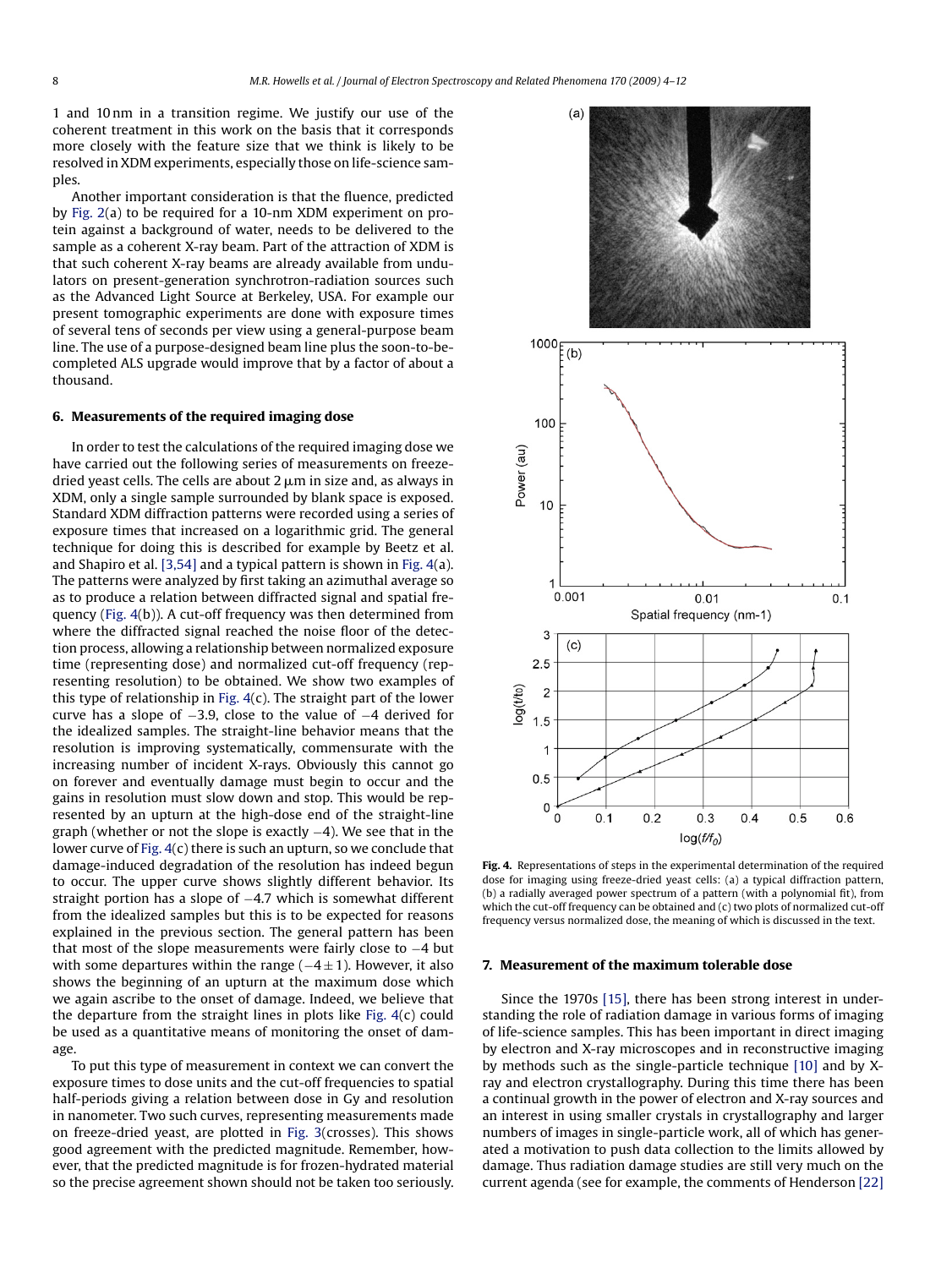<span id="page-5-0"></span>and reviews of a series of international workshops on the subject [\[11,12,39,43\].](#page-7-27) Our task is to judiciously apply the latest information from these studies to the issue of determining the maximum tolerable dose for XDM.

The resolution in life-science XDM is desired to be 3–10 nm although currently expected to be greater than 10 nm (see later). This does not correspond to the resolution goals in X-ray or electron crystallography where much higher resolution levels that may lead to atomic-resolution structure determinations, are usually desired. In fact a significant part of the X-ray damage literature refers to *primary* damage; that is damage to the highest resolution structures and not to structures in the three-to-ten-plus nm range of interest to us. Nevertheless we have found reports in the crystallography literature that have at least some reference to damage at resolution values in our range of interest and also give quantitative spot-fading data.We have also added information from other imaging methods; electron tomography and single-particle measurements as well as a few results from XDM and X-ray microscope experiments to the compilation in [Table 1](#page-6-0) and [Fig. 3.](#page-3-1)

Although the data from the literature noted above give quite a consistent picture as between electron and X-ray measurements (as noted by Henderson [\[21\]\),](#page-7-28) the X-ray measurements have a large gap in the resolution region of principal interest to us. This led us to carry out spot-fading measurements ourselves using beam line 8.3.1 at the Advanced Light Source at Berkeley. The experiments were done by J.M. Holton using the established crystallography facilities of the beam line with a ribosome crystal grown by Dr. A. Vila-Sanjurjo in the laboratory of Prof. J. Cate of University of California Berkeley. The total exposure at 10 keV X-ray energy was about 24 h with high-dose-rate (wide-slit) exposures to do damage alternated with low-dose (narrow-slit) exposures to measure the spots. The spot patterns at the beginning, middle and end of this sequence are shown in [Fig. 5](#page-5-0) and the whole process can be seen as a movie at[http://bl831.als.lbl.gov/](http://bl831.als.lbl.gov/~jamesh/ribo_blast/diffraction.gif)∼jamesh/ribo blast/diffraction.gif. The following points can be noted.

- The crystal has a unit cell size  $a = b = 685 \text{ Å}$ ,  $c = 2690 \text{ Å}$  with space group probably *I*4122. It diffracted out to about 10 Å when it was undamaged.
- As the dose increased, the intensity of the Bragg spots faded, without increase of the spot size (signifying preservation of the long-range order), starting from the highest-resolution spots.
- As the intensity in the (high-angle) Bragg spots diminished, that in the central (small-angle) pattern increased, eventually very strongly.
- The number and resolution of the spots which faded for each increment of the dose was quantified by the DISTYL software [\[62\]](#page-8-3) as listed in [Table 1](#page-6-0) and [Fig. 3.](#page-3-1)
- <span id="page-5-1"></span>• As shown in [Fig. 3](#page-3-1) the new results are consistent with the earlier ones from crystallography and imaging by both electrons and Xrays. Taken together, the data in the resolution range 0.1–10 nm suggest an approximate straight line on the log-log plot with slope corresponding roughly to the following linear relationship:

$$
dose(Gy) = 1.0 \times 10^8 \times resolution(nm)
$$
 (5)

Finally we turn to the remaining data above resolution 10 nm. There are only three data points, one from soft X-ray CXDI and the others from soft X-ray zone-plate microscopy.

There have recently been two more studies published [\[27,41\]](#page-7-29) (since the original submission of this manuscript) that report data that can be compared to our [Fig. 3](#page-3-1) and Eq. [\(5\)](#page-5-1) as reviewed by Holton [\[24\]. A](#page-7-30)pplying an exponential decay of Bragg intensity, with the dose at half-maximum intensity being given by Eq. [\(5\), t](#page-5-1)o the squared structure factors of apoferritin (Protein Data Bank ID: 2clu)



**Fig. 5.** Three of 26 spot patterns recorded in the spot-fading experiment described in the text. They were recorded from a ribosome crystal using beam line 8.3.1 at the Advanced Light Source at The Lawrence Berkeley National Laboratory. The accumulated dose prior to the recording is shown in the top left of the picture. Many of the spots seen at the beginning of the sequence (a) have faded by the middle (b) and essentially all are gone by the end (c). The full sequence can be seen as a movie at [http://bl831.als.lbl.gov/](http://bl831.als.lbl.gov/~jamesh/ribo_blast/diffraction.gif)∼jamesh/ribo blast/diffraction.gif.

results in a remarkably linear falloff of total intensity with dose that reaches half at 42 MGy. This is consistent with the  $43 \pm 3$  MGy observed at half total intensity by Owen et al.[\[41\].M](#page-7-31)oreover, scaling these same exponentially modified data to unmodified intensities as described by Kmetko et al. [\[27\]](#page-7-29) yields a "sensitivity factor" that is identical to the one they reported for their apoferritin observations. Our proposed estimate of the maximum tolerable dose:  $1.0 \times 10^8$  Gy per nanometer of resolution therefore appears remarkably consistent with more recent damage studies, and can be used as a rule of thumb for predicting how long spots of a given *d*-spacing will last.

## **8. The meaning of data summarized in [Fig. 3](#page-3-1)**

The data summarized in [Fig. 3](#page-3-1) refer to two different dose levels; the *required dose for imaging* (the two continuous black lines and associated dashed lines going downhill to the right), and the *maximum tolerable dose*, represented by various isolated points forming a rough straight line going uphill to the right, indicated by the wide gray line. On the left-hand side of the 10-nm crossover of the two lines it is obvious that the required dose for imaging by XDM becomes several orders of magnitude greater than the maximum tolerable dose. This reflects the fact that XDM experiments,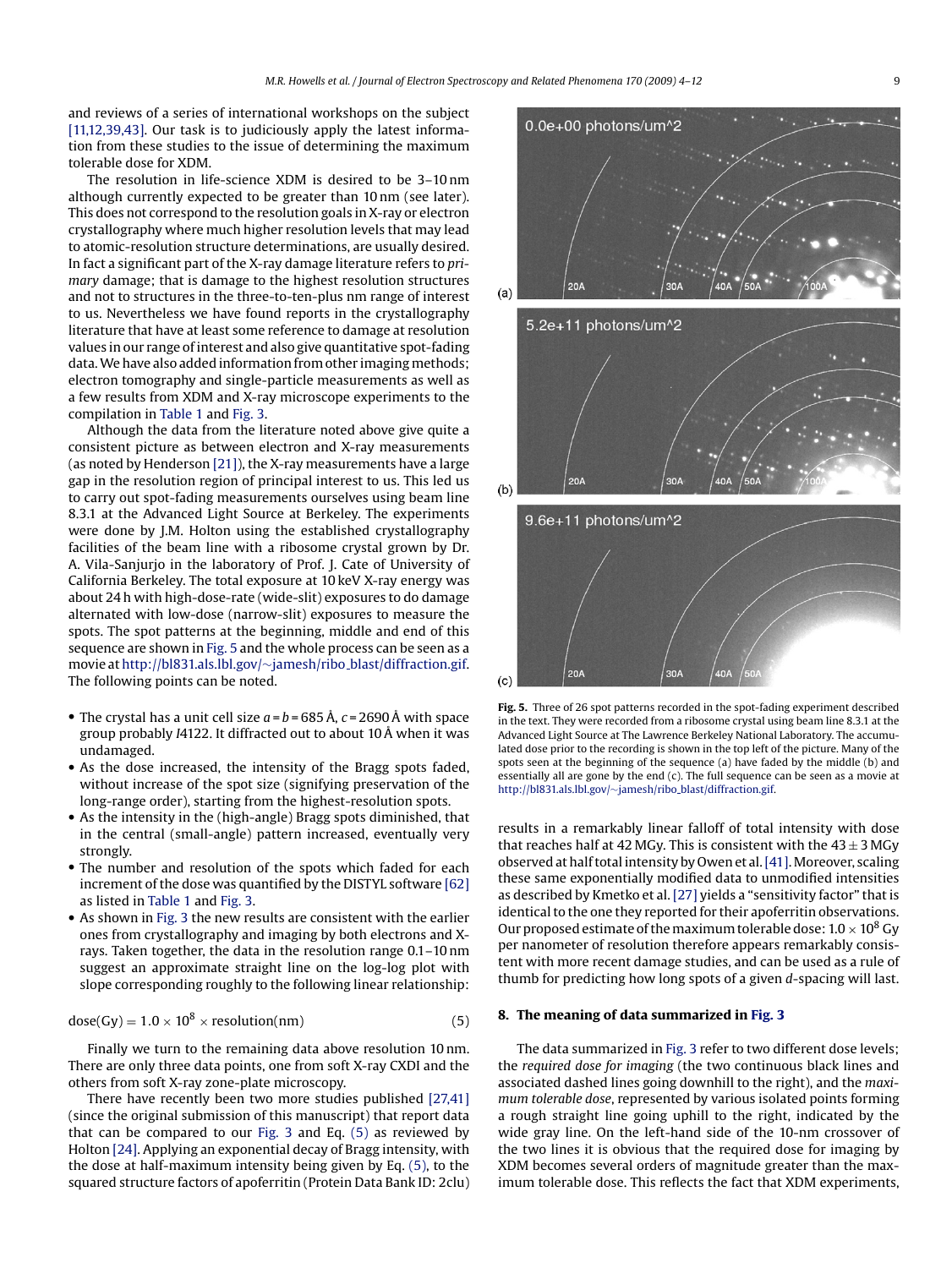#### <span id="page-6-0"></span>**Table 1**

Data types and sources used to estimate the maximum tolerable dose.

| Resolution (nm) | Dose $(Gy)$  | Experiment                     | Particle energy (keV) | Reference | Sample (crystal except where stated) |
|-----------------|--------------|--------------------------------|-----------------------|-----------|--------------------------------------|
| Electrons       |              |                                |                       |           |                                      |
| 0.43            | $1.06E + 07$ | Spot-fading                    | 100                   | $[17]$    | Catalase                             |
| 2.5             | $1.25E + 08$ | Spot-fading                    | 100                   | $[17]$    | Catalase                             |
| 5.0             | $1.20E + 08$ | Tomography                     | 300                   | [33, 42]  | Cell in amorphous ice                |
| 0.77            | $4.67E + 07$ | Spot-fading                    | 100                   | $[19]$    | Purple membrane                      |
| 1.17            | $7.35E + 07$ | Spot-fading                    | 100                   | $[19]$    | Purple membrane                      |
| 0.4             | $3.12E + 07$ | Spot-fading                    | 100                   | $[19]$    | Purple membrane                      |
| 0.8             | $4.80E + 07$ | Single-particle reconstruction | 100                   | $[16]$    | Protein single molecules             |
| 0.8             | $6.20E + 07$ | Single-particle reconstruction | 100                   | $[16]$    | Protein single molecules             |
| X-rays          |              |                                |                       |           |                                      |
| 30              | $1.00E + 10$ | Microscopy, Berlin             | 0.52                  | $[53]$    | Cell in amorphous ice                |
| 60              | $5.00E + 11$ | Microscopy, Brookhaven         | 0.52                  | $[31]$    | Cell in amorphous ice                |
| 0.2             | $2.00E + 07$ | Generic limit                  | $8 - 12$              | $[21]$    | Organic material                     |
| 0.2             | $3.10E + 07$ | Spot-fading                    | 13.1                  | $[5]$     | Myrosinase                           |
| 0.36            | $5.40E + 07$ | Spot-fading                    | 12.4                  | $[57]$    | Various                              |
| 0.47            | $7.80E + 07$ | Spot-fading                    | 12.4                  | $[57]$    | Various                              |
| 0.39            | $4.20E + 07$ | Spot-fading                    | 12.4                  | $[57]$    | Various                              |
| 25.0            | $3.00E + 09$ | XDM, Berkeley                  | 0.52                  | This work | Yeast cell freeze dried              |
| 0.42            | $8.00E + 06$ | Spot-fading                    | 11                    | $[14]$    | Bacteriorhodopsin                    |
| 0.28            | $5.95E + 06$ | Spot-fading                    | 11                    | $[14]$    | Bacteriorhodopsin                    |
| 0.21            | $4.55E + 06$ | Spot-fading                    | 11                    | $[14]$    | Bacteriorhodopsin                    |
| 7.1             | $4.44E + 08$ | Spot-fading                    | 10                    | This work | Ribosome                             |
| 6.0             | $3.64E + 08$ | Spot-fading                    | 10                    | This work | Ribosome                             |
| 4.5             | $3.49E + 08$ | Spot-fading                    | 10                    | This work | Ribosome                             |
| 3.7             | $2.85E + 08$ | Spot-fading                    | 10                    | This work | Ribosome                             |
| 3.1             | $2.22E + 08$ | Spot-fading                    | 10                    | This work | Ribosome                             |
| 2.7             | $2.14E + 08$ | Spot-fading                    | 10                    | This work | Ribosome                             |
| 2.4             | $2.06E + 08$ | Spot-fading                    | 10                    | This work | Ribosome                             |
| 2.1             | $1.90E + 08$ | Spot-fading                    | 10                    | This work | Ribosome                             |
| 1.8             | $1.43E + 08$ | Spot-fading                    | 10                    | This work | Ribosome                             |
| 1.7             | $1.43E + 08$ | Spot-fading                    | 10                    | This work | Ribosome                             |

which use *only one sample*, cannot be done at those resolution values. It is well known in the crystallography community that one can solve structures at resolutions much less than 10 nm by using a crystal or crystals containing enormous numbers of copies of the sample. The large dose involved can then be shared among the many copies and the experiment becomes feasible without exceeding the maximum allowed dose. Similarly single-particle cryo-electron microscopy synthesizes the image of one molecule by computationally forming a virtual "crystal" from many input images. Evidently both these schemes require that many copies of the sample can be made and perhaps crystallized. On the other hand when the interesting objects are either scarce or are not identical or cannot be crystallized, XDM can still be considered. In short XDM is a *microscope.*

Given that XDM experiments can only be successful if the dose employed is greater than the required dose for imaging and less than the maximum tolerable dose, we can see that the region of the graph in [Fig. 3](#page-3-1) where XDM experiments could be expected to be successful is the triangular region between the two lines to the right of the crossover. The best resolution in the "good" region is evidently at the crossover of the two "lines". Thus we see that the best resolution predicted for simple XDM based on the natural contrast between protein and water, is about 10 nm which is a principal result of our investigation. Given this result and our conviction that future XDM images of resolution less than 1 nm are unlikely (even with radiation-hard samples), we have truncated the required-dose-for-imaging graph in [Fig. 3](#page-3-1) at 1 nm.

# **9. Circumventing the 10-nm damage limit in XDM**

The 10-nm resolution limit in XDM is based on the natural Xray contrast between protein and vitreous ice. This suggests that the resolution limit can be improved by contrast enhancing strategies. For example if we introduce a contrast agent, which has higher electron density than protein, that will increase the value of  $\tilde{\rho}_r$  by some factor *f* say*,* then Eq. [\(3\)](#page-2-2) shows that the required dose will go down by a factor *f* 2. This approach must be used with caution because it may introduce artifacts but it provides an opportunity for specific labeling which may add important information.

Another approach is to use samples that are in forms where there is some prior knowledge about their structure. The "molecular replacement" method, which uses known proteins of similar sequence to assist phasing of new structures, might be applicable here. Other examples could be a sample with unknown components in a known spatial arrangement such as a periodicity (e.g. fibers or helical structures) or an object with known components such as macromolecules in an unknown spatial arrangement (a molecular machine say). Either way the prior knowledge reduces the amount of information to be provided by X-ray diffraction and hence also the needed number of X-rays.

# **10. Ways around the damage limit using multiple copies of the sample**

If multiple copies, but not crystals, are available there are still several pathways to higher resolution, other than the "single-sample" limit that applies to XDM. We mentioned image reconstructions by the single-particle method earlier. We can add to that small-angle solution scattering which also provides higherresolution structural information than XDM (although not yet images). However, in addition to these established approaches, we mention two promising new ideas.

It has been demonstrated experimentally that bioparticles can be aligned by fluid flow and by electric and magnetic fields. Therefore, a continuous single-file stream of aligned particles running across a continuous X-ray beam can be created and can produce useful X-ray diffraction data [\[58\]. P](#page-8-3)article movement does not affect the diffraction pattern, and the constant refreshment of the par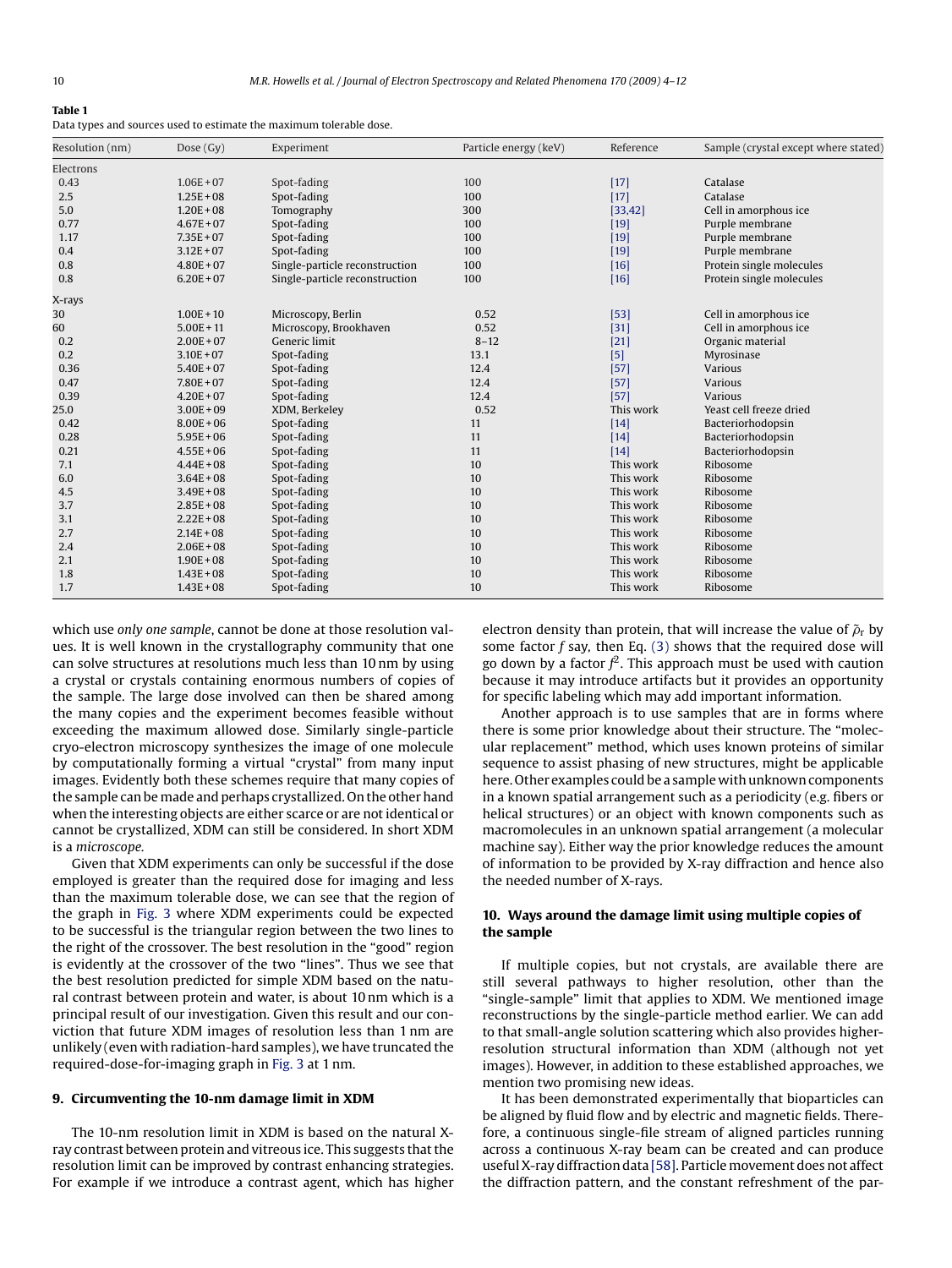<span id="page-7-38"></span><span id="page-7-34"></span><span id="page-7-27"></span><span id="page-7-26"></span><span id="page-7-25"></span><span id="page-7-11"></span><span id="page-7-7"></span>ticles avoids all damage. Preliminary results have been obtained recently from protein nanocrystals [\[55\]](#page-8-1) but not yet from protein molecules. Finally, it has been suggested that a sufficiently brief X-ray pulse can terminate before damage occurs. If the pulse is provided by an X-ray laser, it can also deliver sufficient photons for a useful "elastic" diffraction pattern [\[40\]. T](#page-7-39)he duration of such a pulse would need to be comparable with the Auger recombination time of a few femtoseconds, much shorter than the Debye nuclear motion period. Experiments confirming this "diffract then destroy" principle have been published using soft X-rays at low resolution [\[6\].](#page-7-35)

# <span id="page-7-33"></span><span id="page-7-32"></span><span id="page-7-28"></span><span id="page-7-24"></span><span id="page-7-22"></span><span id="page-7-20"></span><span id="page-7-18"></span>**11. Conclusion**

<span id="page-7-30"></span><span id="page-7-29"></span><span id="page-7-17"></span><span id="page-7-13"></span><span id="page-7-0"></span>The principal conclusion of this paper is that for unique, frozenhydrated biological objects with only natural X-ray contrast the resolution of XDM at Rose-criterion image quality will be limited by radiation damage to be not better than 10 nm. We have also shown that the scaling law for the required dose for imaging as a function of resolution (*d*) is approximately 1/*d*4. Our measurements and compilation of results from the literature has revealed an interesting underlying approximately linear relationship between the maximum allowed dose (defined as 50% spot-fading) and the resolution, with the allowed dose being equal to  $1.0 \times 10^8$  Gray per nanometer of resolution. We have shown that this estimate is in good agreement with other recently published estimates. We have made a case that the 10-nm limit is not insurmountable and have given examples of strategies for circumventing it.

#### <span id="page-7-36"></span><span id="page-7-19"></span><span id="page-7-15"></span><span id="page-7-9"></span><span id="page-7-6"></span>**Acknowledgements**

<span id="page-7-39"></span><span id="page-7-31"></span><span id="page-7-21"></span><span id="page-7-16"></span><span id="page-7-10"></span>The authors are grateful to Dr. A. Vila-Sanjurjo and Prof. J. Cate for permission to use the ribosome crystal, to Prof. R.M. Glaeser for extended and valuable discussions and comments and to Dr. H.A. Padmore for sustained encouragement of this work. The Lawrence Berkeley National Laboratory authors and the Advanced Light source facility at Lawrence Berkeley National Laboratory are supported by the Director, Office of Energy Research, Office of Basics Energy Sciences, Materials Sciences Division of the U.S. Department of Energy, under Contract No. DE-AC03-76SF00098. J.M. Holton is additionally supported by National Institutes of Health (NIH) grant numbers 5U54 GM074929-02 and 1P50 GM082250-02. The work of the LLNL authors was performed under the auspices of the U.S. Department of Energy by University of California, Lawrence Livermore National Laboratory under Contract W-740740 5-Eng-48. The Stony Brook group has been supported by NIH grant number 1R01 GM64846-01, and by U.S. Department of Energy grant number DEFG0204ER46128. ASU work supported by NSF award IDBR 0555845.

### <span id="page-7-23"></span><span id="page-7-12"></span><span id="page-7-8"></span><span id="page-7-4"></span><span id="page-7-3"></span><span id="page-7-2"></span><span id="page-7-1"></span>**References**

- <span id="page-7-5"></span>[1] A. Barty, S. Marchesini, H.N. Chapman, C. Cu, M.R. Howells, D.A. Shapiro, A.M. Minor, J.C.H. Spence, U. Weierstall, J.I. Noy, S.P. Hau-Riege, A.B. Artyukhin, T. Baumann, T. Willey, J. Stolken, T. vanBuuren, J.H. Kinney, Phys. Rev. Lett. 101 (2008) 055501.
- <span id="page-7-37"></span><span id="page-7-35"></span>[2] J. Baruchel, P. Bleuet, A. Bravin, P. Coan, E. Lima, A. Madsen, W. Ludwig, P. Pernot, J. Susini, Comptes Rendus Physique 9 (2008) 624–641.
- <span id="page-7-14"></span>[3] T. Beetz, M.R. Howells, C. Jacobsen, C.-C. Kao, J. Kirz, E. Lima, T.O. Mentes, H. Miao a, C. Sanchez-Hanke, D. Sayre, D. Shapiro, Nucl. Instrum. Methods A 545 (2005) 459–468.
- [4] M. Bergh, G. Huldt, N. Tîmneanu, F. Maia, J. Hajdu, Quart. Rev. Biophys., accepted for publication.
- [5] W.P. Burmeister, Acta Cryst. D56 (2000) 328–341.
- [6] H.N. Chapman, A. Barty, M.J. Bogan, S. Boutet, M. Frank, S.P. Hau-Riege, S. Marchesini, B.W. Woods, S. Bajt, W.H. Benner, R.A. London, E. Plönjes, M. Kuhlmann, R. Treusch, S. Düsterer, T. Tschentscher, J.R. Schneider, E. Spiller, T. Möller, C. Bostedt, M. Hoener, D.A. Shapiro, K.O. Hodgson, D.v.d. Spoel, F. Burmeister, M.

Bergh, C. Caleman, G. Huldt, M.M. Seibert, F.R.N.C. Maia, R.W. Lee, A. Szöke, N. Timneanu, J. Hajdu, Nat. Phys. 2 (2006) 839–843.

- [7] H.N. Chapman, A. Barty, S. Marchesini, A. Noy, S.H. Riege, C. Cui, M.R. Howells, R. Rosen, H. He, J.C.H. Spence, U. Weierstall, T. Beetz, C. Jacobsen, D. Shapiro, J. Opt. Soc. Am. A 23 (5) (2005) 1179–1200.
- V. Elser, J. Opt. Soc. Am. A 20 (2003) 40–55.
- $[9]$  J.R. Fienup, Opt. Lett. 3  $(1)(1978)$  27–29.<br>[10] L. Franck. Three-Dimensional Electron M
- [10] J. Franck, Three-Dimensional Electron Microscopy of Macromolecular Assemblies, Academic Press, San Diego, 1996.
- [11] E. Garman, C. Nave, J. Synchrotron Radiat. 9 (2002) 327–328.
- [12] E.F. Garman, S.M. McSweeney, J. Synchrotron Radiat. 14 (2007) 1–3.
- [13] R.W. Gerchberg, W.O. Saxton, Optik 25 (1972) 237–246.
- [14] R. Glaeser, M. Faciotti, P. Walian, S. Rouhani, J. Holton, A. Macdowell, R. Celestre, D. Cambie, H. Padmore, Biophys. J. 78 (2000) 3178–3185.
- [15] R.M. Glaeser, J. Ultrastruct. Res. 36 (1971) 466–482.
- [16] R.M. Glaeser. Private communication, 2004.
- [17] R.M. Glaeser, K.A. Taylor, J. Microsc. 112 (1978) 127–138.
- [18] J.W. Goodman, An Introduction to Fourier Optics, McGraw-Hill, San Francisco, 1968.
- [19] S.B. Hayward, R.M. Glaeser, Ultramicroscopy 4 (1979) 201–210.
- [20] R. Hegerl, W. Hoppe, Zeitschrift für Naturforschung 31a (1976) 1717– 1721.
- [21] R. Henderson, Proc. R. Soc. Lond. B 241 (1990) 6–8.
- [22] R. Henderson, Quart. Rev. Biophys. 37 (2004) 3–13.
- [23] B.L. Henke, J.W.M. DuMond, J. Appl. Phys. 26 (1955) 903–917.
- [24] J. Holton, J. Synchrotron Rad., submitted for publication.
- [25] C. Jacobsen, R. Medenwaldt, S. Williams, in: J. Thieme, G. Schmahl, E. Umbach, D. Rudolph (Eds.), X-ray Microscopy and Spectromicroscopy, Springer-Verlag, Berlin, 1998, II-93 102.
- [26] J. Kirz, C. Jacobsen, M. Howells, Quart. Rev. Biophys. 28 (1) (1995) 33– 130.
- [27] J. Kmetko, N.S. Husseini, M. Naides, Y. Kalinin, R.E. Thorne, Acta Cryst. D62 (2006) 1030–1038.
- [28] R.A. London, M.D. Rosen, Trebes, Appl. Opt. 28 (1989) 3397–3404.
- [29] S. Marchesini, H.N. Chapman, S.P. Hau-Riege, R.A. London, A. Szoke, H. He, M.R. Howells, H. Padmore, R. Rosen, J.C.H. Spence, U. Weierstall, Opt. Express 11 (19) (2003) 2344–2353.
- [30] S. Marchesini, H. He, H.N. Chapman, A. Noy, S.P. Hau-Riege, M.R. Howells, U. Weierstall, J.C.H. Spence, Phys. Rev. B 68 (2003), 140101 (R).
- [31] J. Maser, A. Osanna, Y. Wang, C. Jacobsen, J. Kirz, S. Spector, B. Winn, D. Tennant, J. Microsc. 197 (2000) 68–79.
- [32] B.F. McEwen, K.H. Downing, R.M. Glaeser, Ultramicroscopy 60 (1995) 357– 373.
- [33] O. Medalia, I. Weber, A. Frangakis, D. Nicastro, G. Gerisch, W. Baumeister, Science 298 (November (8)) (2002) 1209–1213.
- [34] J. Miao, H.N. Chapman, J. Kirz, D. Sayre, K.O. Hodgson, Annu. Rev. Biophys. Biomol. Struct. 33 (2004) 157–176.
- [35] J. Miao, P. Charalambous, J. Kirz, D. Sayre, Nature 400 (July (22)) (1999) 342–344.
- [36] J. Miao, C.C. Chen, C. Song, Y. Nishino, Y. Kohmura, T. Ishikawa, D. Ramunno-Johnson, T.K. Lee, S.H. Risbud, Phys. Rev. Lett. 97 (2006) p215503.
- [37] J. Miao, T. Ishikawa, B. Johnson, E.H. Anderson, B. Lai, K.O. Hodgson, Phys. Rev. Lett. 89 (8) (2002), 088303-1-4.
- [38] R. Mueller, in: S. Jorna (Ed.), X-ray Laser Applications Study, Physical Dynamics, Inc., La Jolla, 1976.
- [39] C. Nave, E.F. Garman, J. Synchrotron Radiat. 12 (2005) 257–260.
- [40] R. Neutze, R. Wouts, D. vander-Spoel, E. Weckert, J. Hadju, Nat. Photonics 406 (2000) 752–757.
- [41] R.L. Owen, E. Rudino-Pinera, E.F. Garman, Proc. Natl. Acad. Sci. U.S.A. 103 (2006) 4912–4917.
- [42] J. Plitzko, A. Frangakis, S. Nickell, F. Forster, A. Gross, W. Baumeister, Trends Biotechnol. 20 (Suppl. (8)) (2002) S40–S44.
- [43] R. Ravelli, E.F. Garman, Curr. Opin. Struct. Biol. 16 (2006) 624–629.
- [44] L. Reimer, Transmission Electron Microscopy: Physics of Image Formation and Microanalysis, Springer-Verlag, Berlin, 1984.
- [45] I.K. Robinson, I.A. Vartanyants, G.J. Williams, M.A. Pfeifer, J.A. Pitney, Phys. Rev. Lett. 87 (19) (2001) 195505-1-4.
- [46] J.M. Rodenburg, A.C. Hurst, A.G. Cullis, B.R. Dobson, F. Pfeiffer, O. Bunk, C. David, K. Jefimovs, I. Johnson, Phys. Rev. Lett. 98 (2007) 034801.
- [47] Rose, A., J. Soc. Mot. Picture Eng. 47 (1946) 273–294.
- [48] D. Rudolph, G. Schmahl, B. Niemann, in: P.J. Duke, A.G. Michette (Eds.), Modern Microscopies, Pergamon, Oxford, 1990, pp. 59–67.
- D. Sayre, in: M. Schlenker, M. Fink, J.P. Goedgebuer, J.C. Malgrange, R. Viénot, H. Wade (Eds.), Imaging Processes and Coherence in Physics, Springer-Verlag, Berlin, 1980, pp. 229–235.
- [50] D. Sayre, H.N. Chapman, Acta Cryst. A51 (1995) 237–252.
- [51] D. Sayre, J. Kirz, R. Feder, D.M. Kim, E. Spiller, Ultramicroscopy 2 (1977) 337–341.
- [52] W.F. Schlotter, R. Rick, K. Chen, A. Schertz, J. Stöhr, J. Lüning, S. Eisebitt, C. Günter, W. Eberhardt, O. Hellwig, I. McNulty, Appl. Phys. Lett. 89 (16) (2006) 163112.
- [53] G. Schneider, Ultramicroscopy 75 (1998) 85–104.
- [54] D. Shapiro, P. Thibault, T. Beetz, V. Elser, M. Howells, C. Jacobsen, J. Kirz, E. Lima, H. Miao, A. Neiman, D. Sayre, Proc. Natl. Acad. Sci. U.S.A. 102 (2005) 15343–15346.